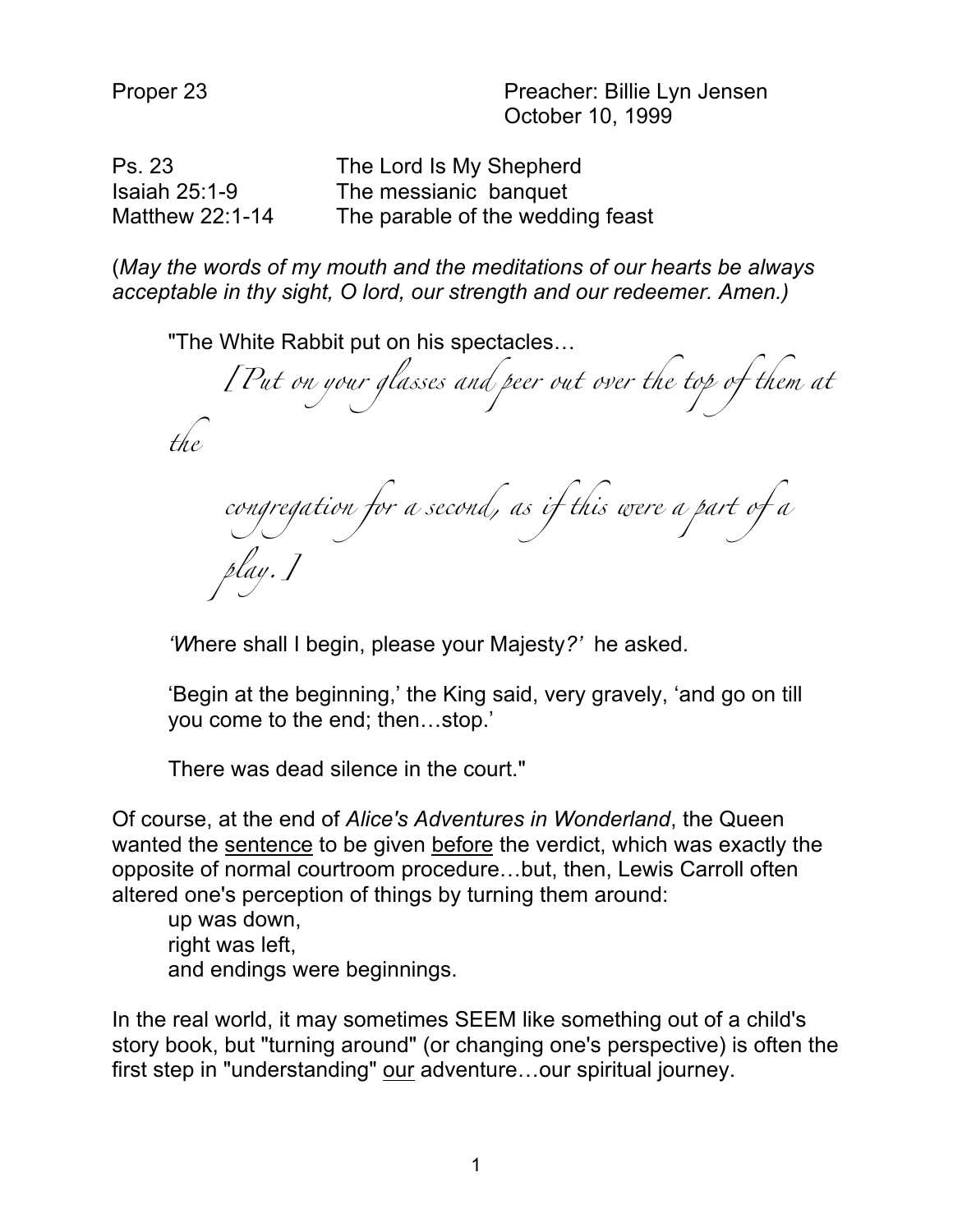There are many times when the "end" does, in fact, come before the "beginning." Today's gospel reading, for example, deals with a wedding: A time when a man leaves his mother and father and cleaves to his wife. And the two shall become one flesh. A time of leaving (or ending) one life and entering into (or beginning) another. How many times have we seen this pattern and not recognized it for what it is…or not even accepted it as something…"real."

Today's reading of Psalm 23 is a case in point. It's often read at funerals, but in fact, it could just as easily be read at births, for the end of one thing is ALWAYS the beginning of another. And besides, this psalm really does describe the birthing process.

Listen, again, to the words that have become all too familiar to most of us… at the quiet peacefulness of a baby in the womb… a baby that describes its faith to anyone who will listen

> *"The Lord is my shepherd, I shall not want. He maketh me to lie down in green pastures; He leadeth me beside the still waters; He restoreth my soul;"*

And then…as the birthing process begins,

the turning…away from those others in the womb…to one who is outside.

The travail and the focusing on what is not yet seen.

The psalmist, instead of talking to anyone who has ears to hear, begins talking to the Lord:

*"Yea, though I walk through the valley of the shadow of death, I will fear no evil; for thou art with me; thy rod and thy staff, they comfort me."*

In sign language, the birth of a baby is given as *[Show the American* 

*Sign Language for "birth"]* a turning. Like the baby, turning in the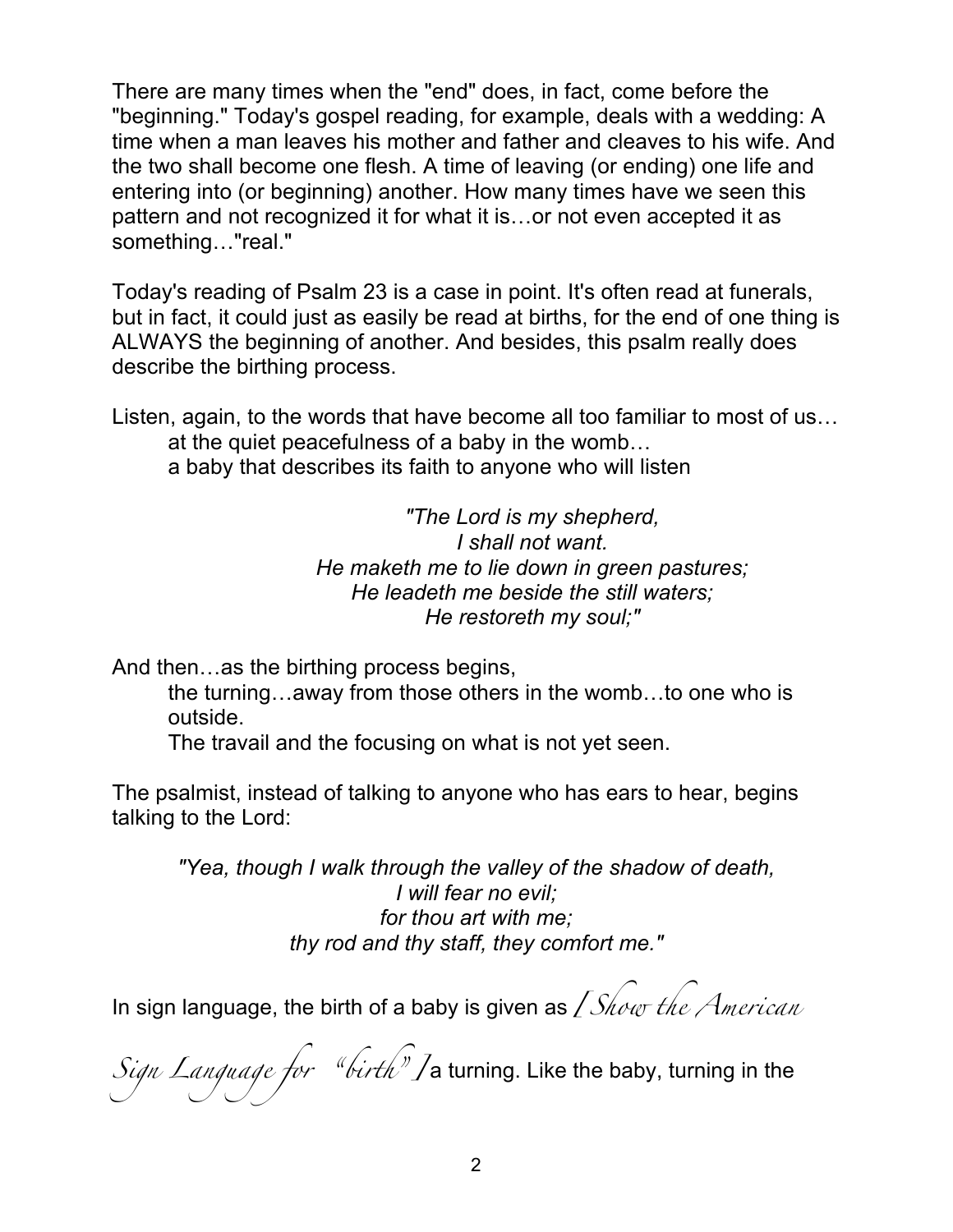womb, before it can be born into the world, the psalmist must turn his focus, too, before he can be born of the Spirit.

And like the newborn that is received into the arms of one who awaits its arrival, who is washed and fed…the psalmist, too, acknowledges his own reception:

> *"thou annointest my head with oil; my cup runneth over."*

Not only does this "new place" have a new way of breathing, it has a new way of seeing…and a new way of living. In a way, it's out of one house and into another:

For the baby, out of the womb and into the world. For the psalmist, out of the world and into God's kingdom.

But that place in which we live…that "house" has many levels of understanding:

The baby is received into someone's arms. It is enfolded, encircled, or taken into…another being. The baby is "made one" with another…or…taken "into" that person's "house."

And the psalmist?

He is taken into God's awaiting arms and becomes one with Him.

*"Surely goodness and mercy shall follow me all the days of my life, and I will dwell in the house of the Lord for ever."*

Patterns within patterns… Trusting…waiting; Turning around (taking a different focus);

Traversing difficult times (maybe even death), basically, giving up the peace and tranquility of an earlier life for the promise for something new;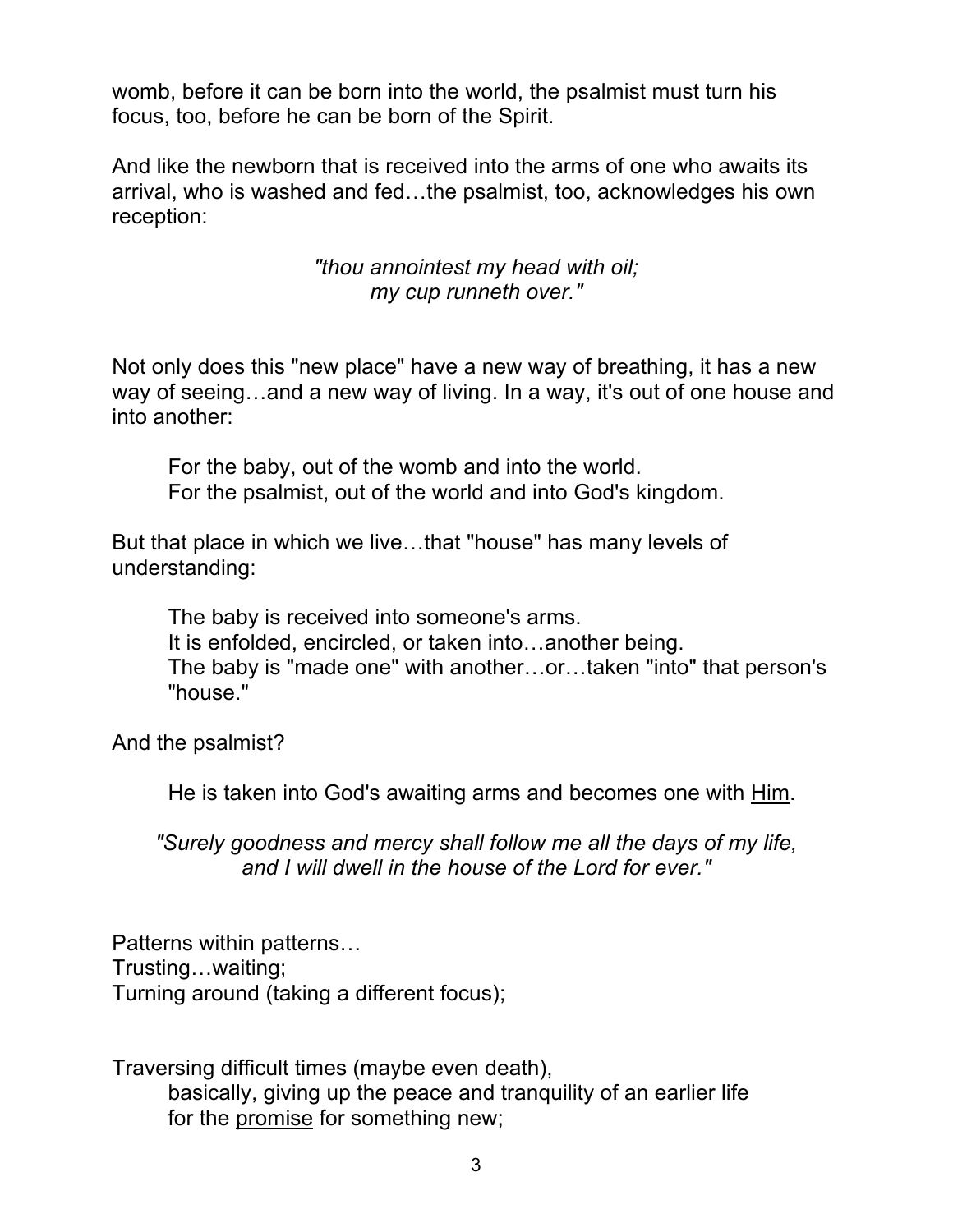Then, beginning anew;

And a coming together, again, in this new existence, with another being… where yet another "oneness" takes place.

This is the circle of life.

Is it any wonder, then, that Jesus said:

## *"You must turn and become like children before you can enter the Kingdom of God"?*

In these houses that we call our bodies, each of us (man or woman) is pregnant with a Child of the Spirit. For Christians, this child has been conceived in baptism and fed through the placenta of the Holy Eucharist. And for most of us, this child is still waiting to be born.

I was given an insight into the universality of this process when I was sitting near the bank of Sligo Creek, a small river near my home. As it happened, I was fussing and fuming at God…about the state of the church and the state of the world. (I tend to do this quite often, particularly when I can't get across to others what seems so very clear to me…Why couldn't they see?!…)

Suddenly God sent a humongous creature running past me. (No White Rabbit with pink eyes, mind you…but a **very** large black dog.) It missed me by inches, and yet I didn't see it until it leaped into the creek right in front of me. And, just in case I might still have missed it, the animal proceeded to stand there and shake off a good share of the creek onto me!

Well folks, if I missed that dog until after I was sopping wet, I guess it was understandable that people missed seeing God clearly until they, too, came up out of the water. After all, how can an unborn child look into a parent's face?

But, to continue with the story, the dog leapt back onto the bank and raced away; and in a gentle voice, God said,

*"In the water, but not of the water."*

Suddenly, I was taken up into His arms…made one with him…and given a vision: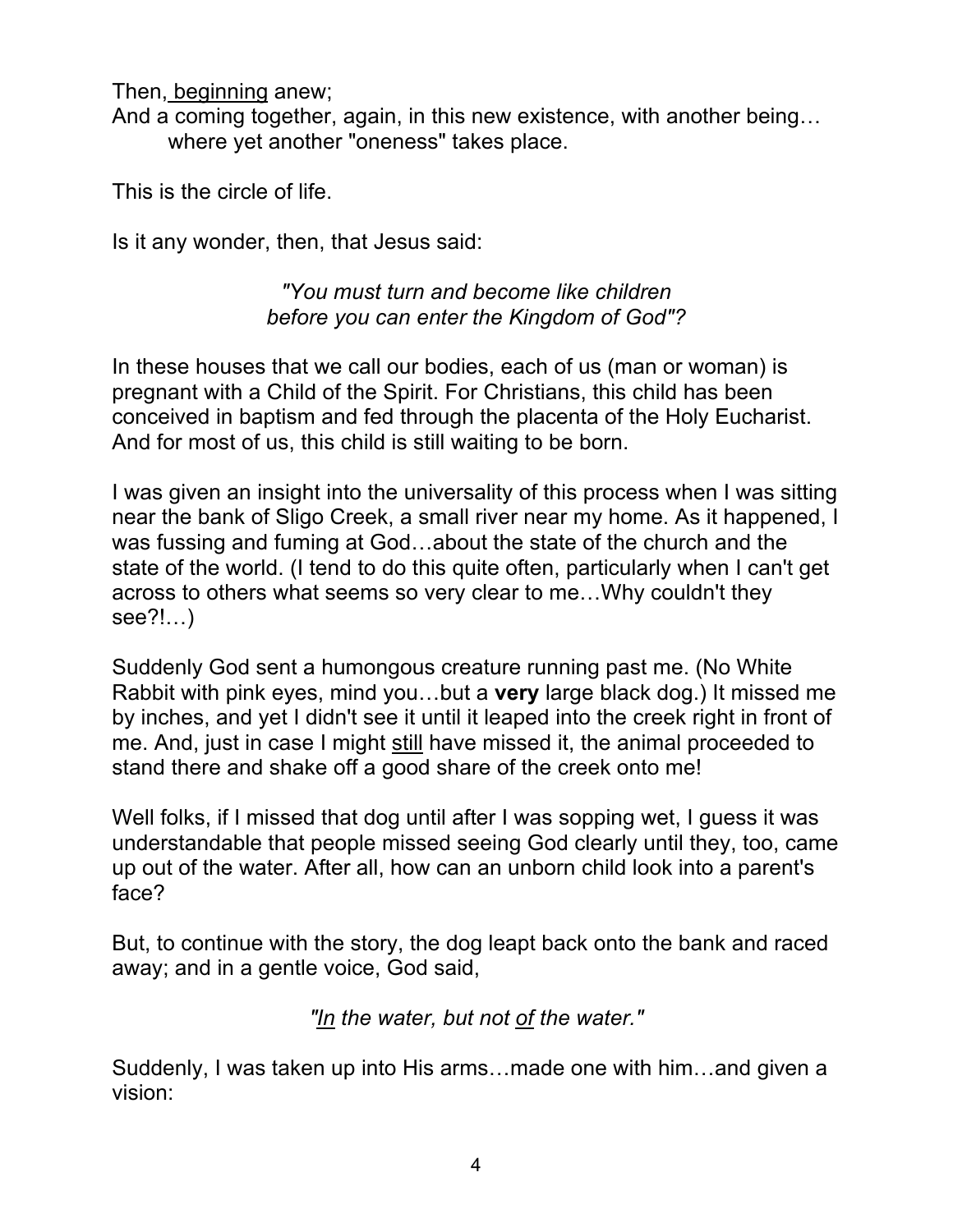(Now, I must preface this vision with a statement of my own beliefs, for I have been trained as a scientist…and, as such, I believe in both the creation AND evolution…heaven help us. And I also believe that God is the *Penultimate, Ideal Teacher*…He takes each of us from where we ARE and leads us to where He wants us to be…The *Lord*, after all, is our *shepherd*.)

In the vision, I had become a fish swimming around in the sea. (Go ahead; try and imagine it! It doesn't hurt. Look up at the crossbeams of the church and imagine that they represent the top of the ocean. You can't see the triangular part of the roof because that's above the water line. But…back to the vision.)

It was long before the time of Man, long before mammals. I looked above me and only saw a silvery "sky." Under-the-sea was all there was to my world. There was no other world. There were dark caves, places to hide in, and there were mountains to explore. All sea creatures knew that the tallest mountains (from under the sea) had flat tops (they ended at the silvery sky).

But then, for some reason, I looked straight up…and because light is not refracted when one looks straight up, I could see beyond that barrier…something blue…I wondered about this, but to swim above the water line meant certain death. I would have to be willing to give up my life to obtain this new vision.

And, what God taught me was that even if you believe in evolution, at some time, you must come to the conclusion that some sea creature had to be willing to give up its life in order to gain a whole new perspective on its existence. It had to come up out of the water, like a baby being born, ending one life and beginning another.

And what the sea creature would have found was an island that extended up from the water line. As a fish, I might have called it--in fish talk, of course--a Holy Mountain, for it didn't exist in the "real world," under the sea. (Tall, "real" mountains had flat tops, remember?)

And on this mountain, there was a new way of living, a new way of being fed, a new way of breathing, and a new way of seeing. (Life on land is vastly different from life under the water.) A fish must be "born of the land"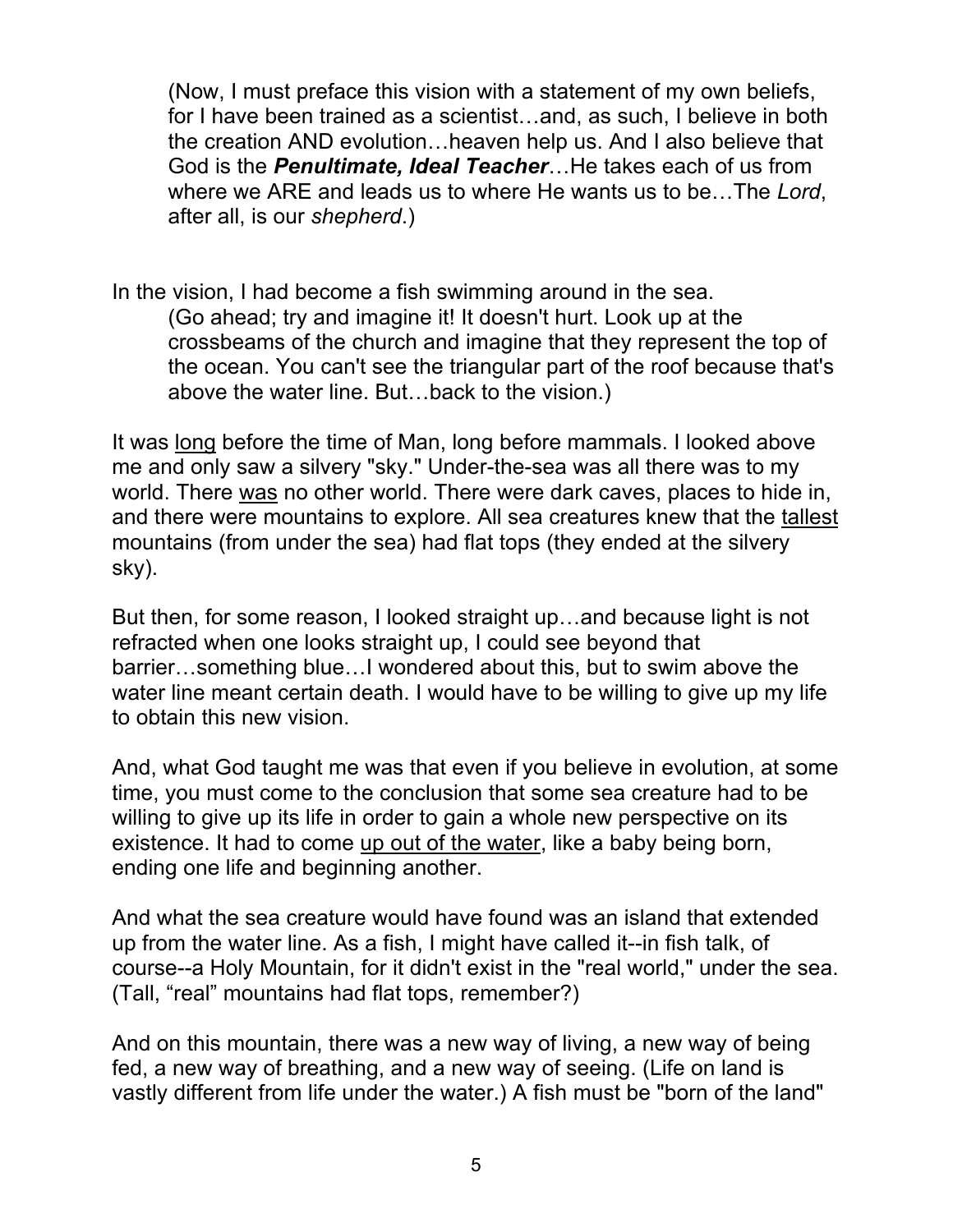before it can live on the **Land's** Holy Mountain. And only then will the world be seen more clearly and more completely.

If, at some point down the evolutionary chain, this fish chooses to reenter the water, it will forever be

## *"IN the water, not OF the water" anymore.*

Jesus said, "I will make you fishers of men"…lifting them up out of the world and into the Kingdom of Heaven. In this spiritual analog, those who are born of the spirit may be "IN the world, but they are no longer OF the world." They are already on **God's** Holy Mountain. And…

> *"On this mountain Yahweh Sabaoth will prepare for all peoples a banquet of rich food, a banquet of fine wines…"*

Like the wedding feast.

And that, of course, brings us "full circle,' back to this sermon's beginning. But the parable of the Wedding Feast, although involving the end of one kind of life and the beginning of another, tells what the people of God's Kingdom are like…and it does this by counter example. Once again, with a different focus.

Today's reading began with…

*"The Kingdom of God is like…";*

and it ended with someone being thrown into the outer darkness because of improper dress. So the questions that must be asked are these:

- If a fish born of land must eat, breath, and live differently... and a baby born of the world must do the same… then what of the child born of the Spirit?
- Do you honestly believe that Jesus' parable was talking about this world's clothing when he described the man who was not wearing the proper wedding garments?
- Do you honestly believe that there is a sign in the Kingdom of God that says: "Shirt and tie required"?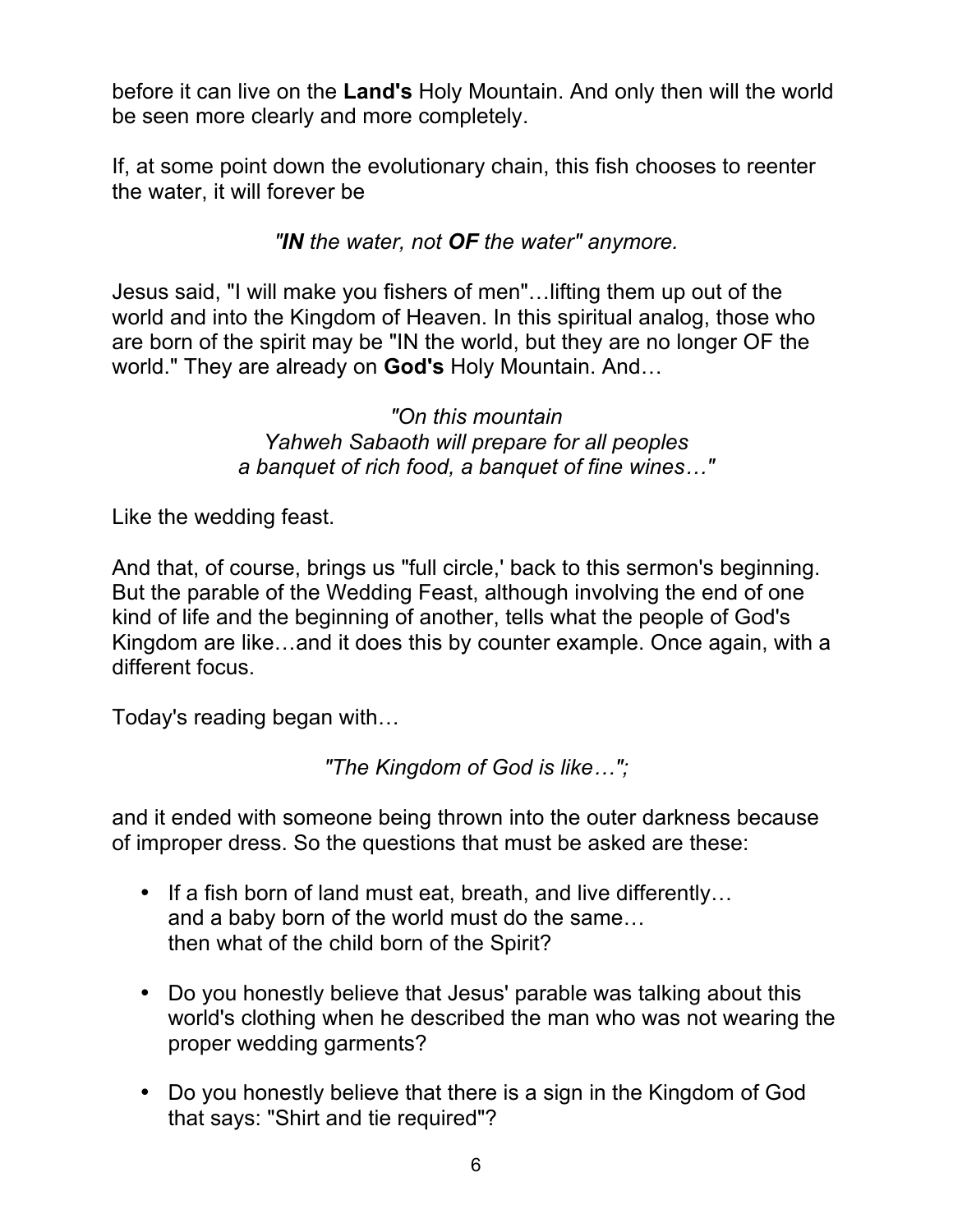In God's kingdom, there is a new way of dressing, as well as a new way of living, breathing, and being fed.

> *"A shoot springs from the stock of Jesse..."* (And we believe that this "shoot" is Jesus.)

According to Isaiah (11:1-3),

*"He does not judge by appearances. Integrity is the loincloth round his waist, faithfulness the belt about his hips."*

These are the proper clothes! It's what's inside that counts!…a different perspective.

And what about this wonderful banquet? It, too, is not like this world's. It has been described in terms of this world so that we may understand that it's something wonderful. (But it's as difficult to describe this food as it is to describe 3-dimensions to a 2-dimensional creature. Try reading *Flatland* if you don't believe me.) Unless you've tasted its goodness, there is nothing that I can say that will prepare you for it.

Jesus said,

*"I am fed by doing my father's will."*

It seems logical, therefore, to ask: "If you do not do God's will, how can you expect to be fed by God?" If you do not tell the truth, how can you be born into the Kingdom of God and be received into the arms of (and made one with) the God of Truth. If you have not love?...How can you be made "one" with the God of Love.

"*Love*" after all "*covers many sins*."

"Covers…"

And therein lies the concept of clothing in His Kingdom.

Love, truth, integrity, faithfulness are what must be worn in order to be made one with God…in order to be a part of the wedding feast. If you do not wear this type of "clothing," then you do not belong in the Kingdom.